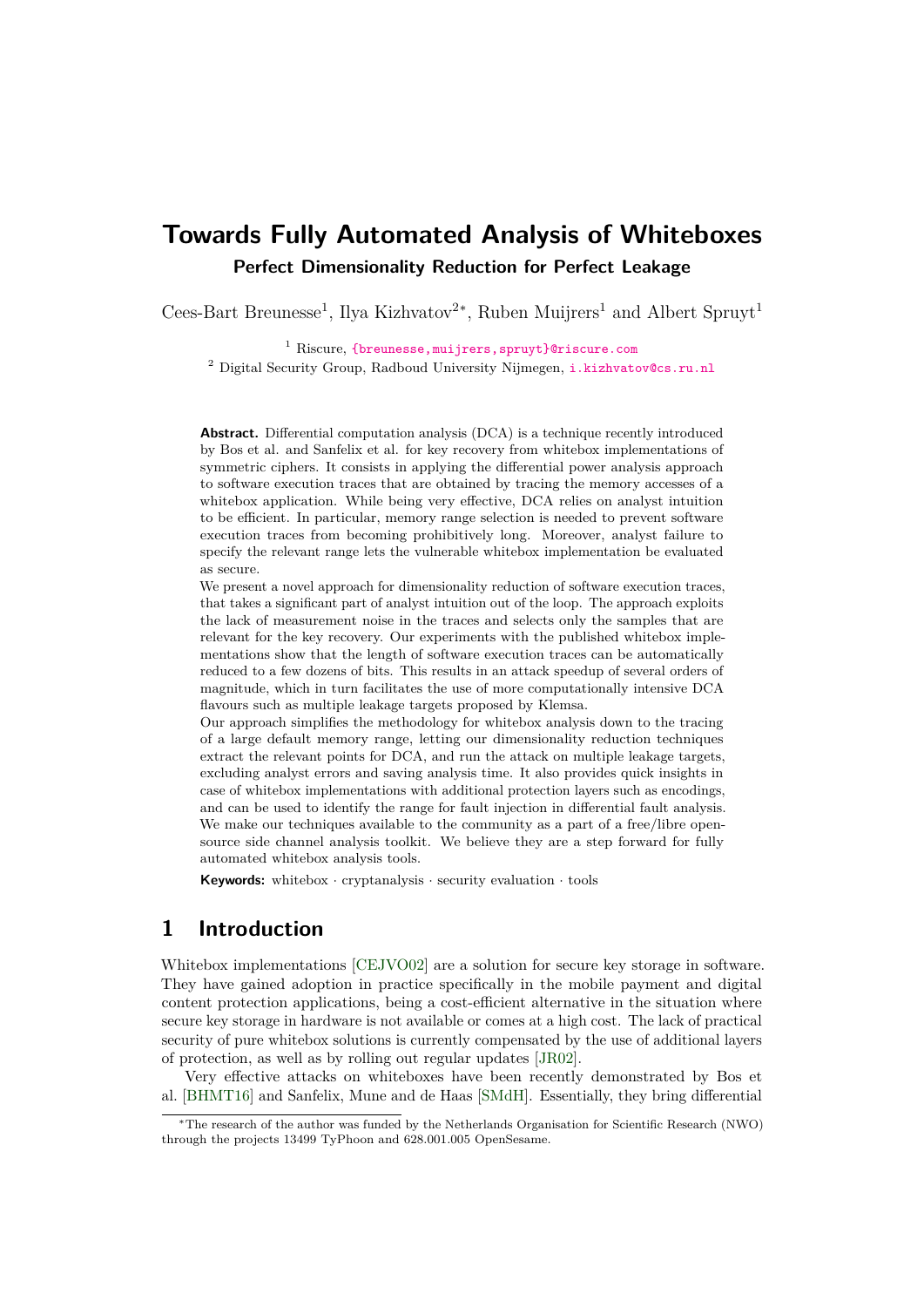power analysis (DPA) techniques long known in the hardware domain, to the whitebox setting, under the term Differential computation analysis (DCA) coined in [\[BHMT16\]](#page-15-1). DCA deals with software execution traces that are acquired by registering memory accesses of a whitebox implementation over the time of its execution. Many public whitebox implementations have succumbed to DCA and have been gathered in the Deadpool collection [\[Sid\]](#page-16-2).

**Our motivation.** In this work we approach whitebox security specifically from a practical evaluator's perspective (which is very close to the attacker perspective). In the existing analysis methodology proposed in [\[BHMT16\]](#page-15-1) and implemented in [\[Sid\]](#page-16-2), an analyst applying DCA needs to manually configure the range of memory to trace in the acquisition phase, and to choose the right attack target also known as leakage target inside the implementation in the computational phase of the attack. These choices are crucial because software execution traces can be prohibitively long for the computational part of the attack that consists of the computation of Pearson's correlation coefficient.

Here an issue arises: the methodology requires a priori assumptions (i.e. intuition) about the implementation. If the assumptions are wrong, the key can not be (fully) recovered, this is the case for at least two implementations in the Deadpool collection of whiteboxes [\[Sid\]](#page-16-2).

We would like to eliminate the need for the human input in whitebox analysis, and make analysis run fast. An obvious starting point is to look for an efficient approach to reduce the number of samples per software execution trace.

**Our contribution.** We present a novel approach for dimensionality reduction of software execution traces that eliminates a significant part of the analyst intuition in whitebox analysis and saves analysis time. The approach consists of two complementary techniques and an additional visualization method. Our techniques exploit the fact that software execution traces exhibit perfect leakage (i.e. are free from measurement noise) and therefore lend themselves to dimensionality reduction (point-of-interest selection) that would be impossible in the noisy DPA setting.

Our first technique, Duplicate Column Removal (DCR), is an efficient algorithm for the elimination of repeated columns and their inverses in the measurement matrix. The algorithm takes as input rows and not columns and has a smaller worst-case complexity than the well-known hash table based approaches, which makes it more suitable in the  $DCA$  setting than existing solutions<sup>[1](#page-1-0)</sup>. The technique is generic in the sense that it does not require any knowledge of the cryptographic algorithm or the implementation.

Our second technique, Conditional Sample Reduction (CSR), is a novel proposal to eliminate columns of the measurement matrix that do not exhibit key-related dependencies. Namely, for a varying part of the input used to attack a part of the key, it eliminates the columns where samples do not vary. This requires the specification of the attack target, but as this information is needed for DCA, no additional knowledge is required. Counterintuitively, with CSR the attack becomes more efficient with an increase in traces (to a certain extent). The outcome of CSR provides a way to quickly identify the presence of additional countermeasures such as encodings or misalignment.

For a given software execution traceset, the combination of DCR and CSR leaves only the points that are relevant for key recovery, and no redundant points. This is why we call it perfect dimensionality reduction.

We also suggest a novel differential technique to visualize the propagation of input data throughout the execution of the whitebox. The visualization allows effective filters to be constructed as it gives insight into the operation of whiteboxes. In addition to DCA, it can be used to identify the range for fault injection in differential fault analysis.

As a result, we drastically reduce the number of samples in an automated manner.

<span id="page-1-0"></span><sup>&</sup>lt;sup>1</sup>E.g. solutions based on existing functions in scientific computing languages: duplicate() in R or unique() in MATLAB or numpy.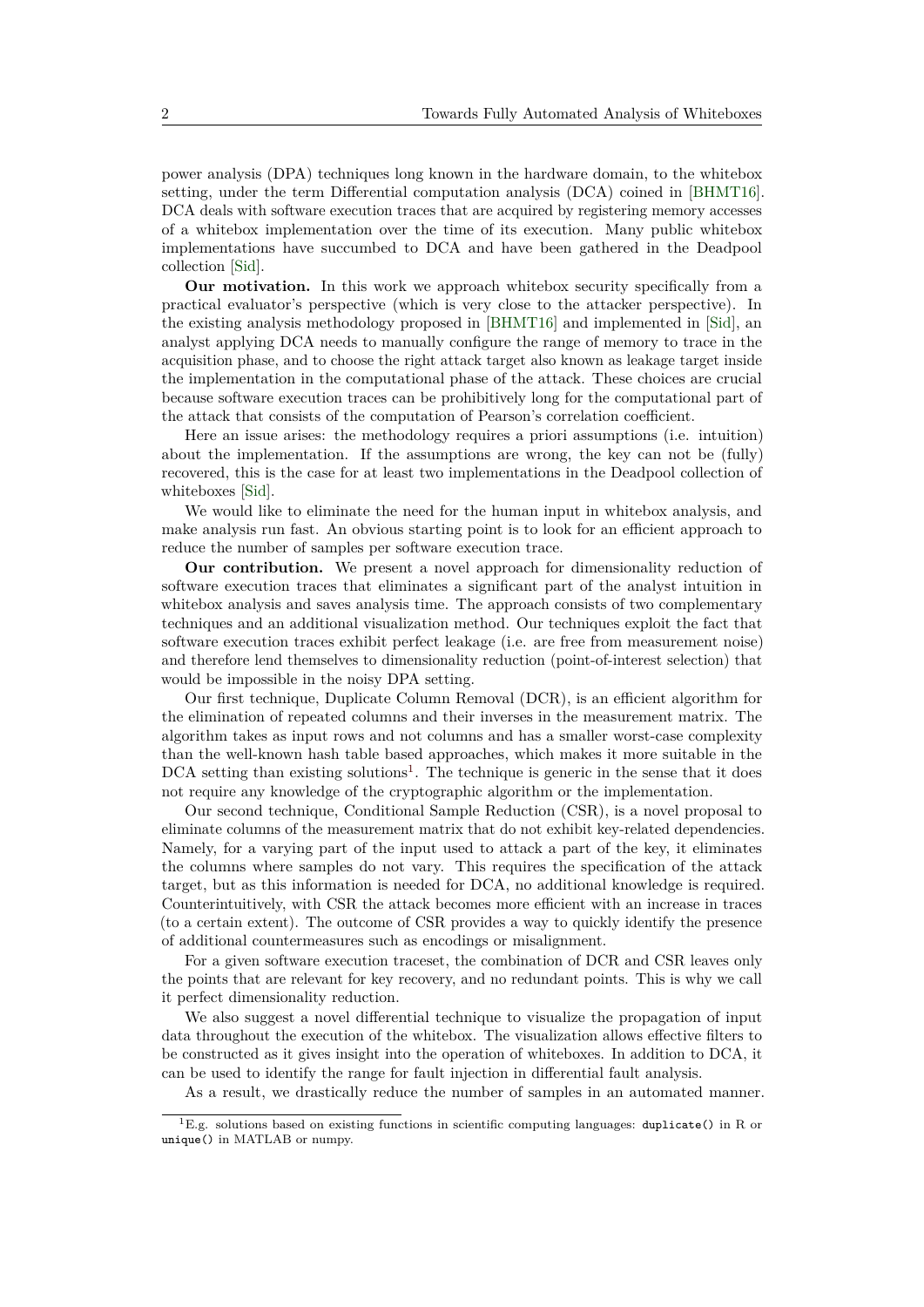For example, for a typical whitebox implementation we reduce the amount of samples by a factor of 8000 (from about  $800 \times 10^3$  to about 100). This yields a several orders of magnitude speedup of the computational part of the attack. Such speedup in turn facilitates the execution of the attack on multiple leakage targets without the need to choose the right ones based on intuition or detailed knowledge of the implementation. For instance, Klemsa [\[Kle16\]](#page-16-3) has described 255 different flavors of a leakage target, which with our approach can be attacked in the same time as a single target in the previous methodology. Our case study shows that this enables us to fully break an implementation that was not fully broken before.

**Impact.** Our techniques significantly reduce the amount of human input in the process of whitebox analysis. As a result, the methodology for whitebox analysis is simplified to the tracing of a large default memory range, letting our dimensionality reduction techniques extract the relevant points, and running DCA on multiple leakage targets. This lowers the chance that a vulnerable whitebox implementation is evaluated as secure. In addition, it shows that whitebox implementation without additional protection (or after additional protection was bypassed) can be broken significantly faster, and is therefore extremely hard to counteract with regular updates. We believe that our techniques are a step forward for fully automated whitebox analysis tools.

**Related work.** The most related technique is implemented by Teuwen in an attack on the MoVfuscator challenge [\[Teu15\]](#page-16-4). There, he identifies constant columns based on 10 traces, and then removes these columns from the entire measurement matrix. This allows to reduce the number of samples from  $4 \times 10^6$  to  $6.6 \times 10^3$ .

The previously published approach of [\[BHMT16\]](#page-15-1), implemented in [\[Sid\]](#page-16-2), relies on manual memory range selection with some degree of automation based on known memory sections. The Daredevil tool of [\[Sid\]](#page-16-2) deals with the significant length of software execution traces by memory-efficient and parallel implementation of Pearson's correlation as described in [\[BB17\]](#page-15-2).

Our CSR technique is inspired by the conditional leakage averaging introduced for the DPA setting by Lomné, Prouff and Roche in [\[LPR13\]](#page-16-5); that technique provides reduction for the number of traces but does not select points of interest and therefore is inefficient in the DCA setting.

**Implementation.** To demonstrate the efficiency of our techniques, we implement them, apply them on a number of public whitebox implementations from the Deadpool collection, and compare them to the state-of-the-art attacks implemented in that collection in two dedicated case studies. The implementation is available as a part of a free/libre open source side channel analysis toolbox [\[Jls\]](#page-16-6). Datasets and scripts for reproducing our results are available in [\[Exp\]](#page-16-7).

# **2 Background**

In this section we provide a brief background to white box implementations from an attacker's perspective, with the focus on Differential Computation Analysis and its specifics compared to the classical DPA. For a more in-depth background on symmetric whitebox cryptography and attacks see e.g. [\[CEJVO02,](#page-15-0) [BHMT16,](#page-15-1) [SMdH,](#page-16-1) [Kle16\]](#page-16-3).

### **2.1 White Box Cryptography**

Without hardware backed security, (mobile) digital rights management and payment applications need to use other mechanisms against adversaries who have fully compromised the system where these applications run. In these cases countermeasures need to be present in the mobile application itself to prevent credential theft.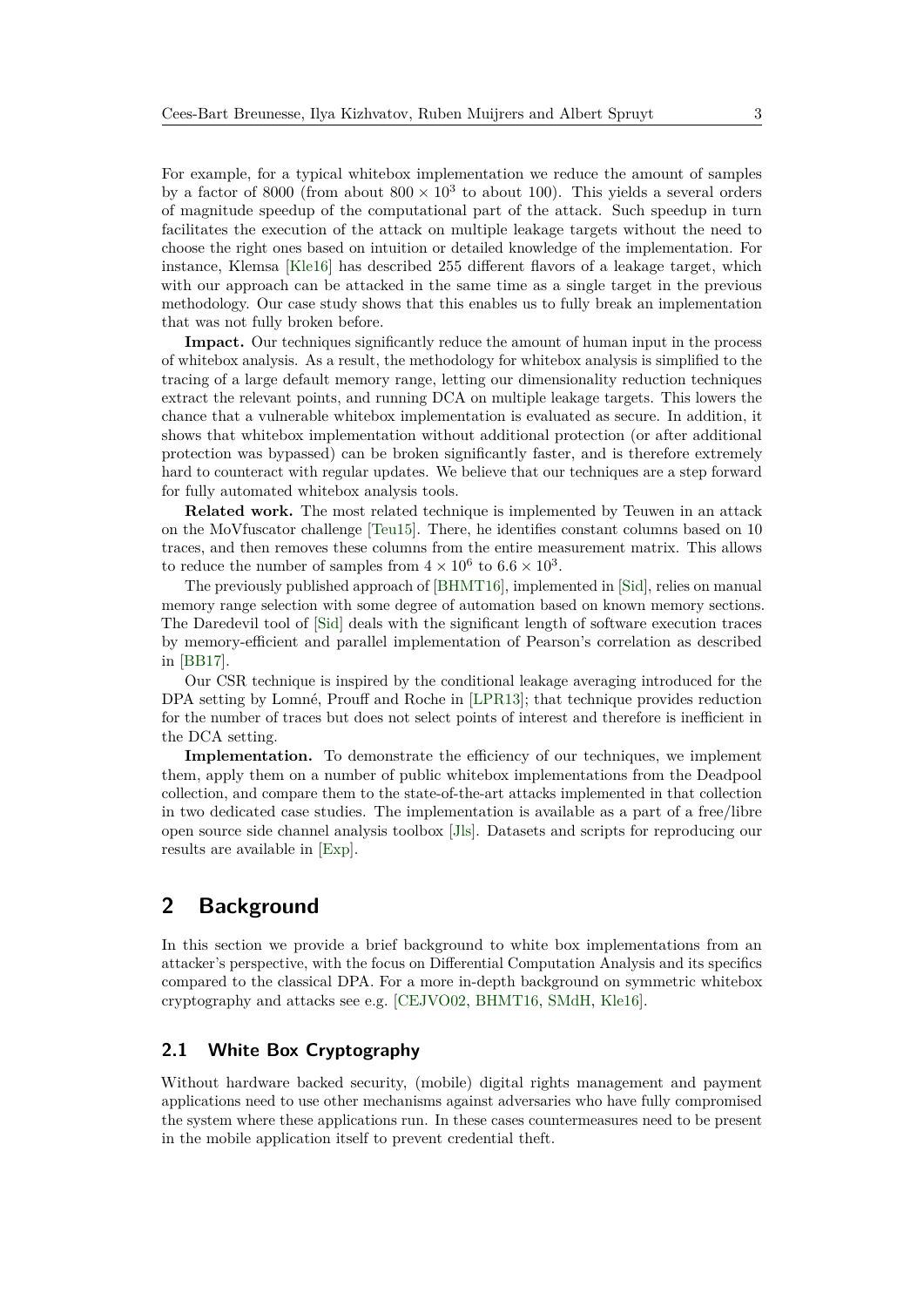In this model, called the whitebox-attacker model [\[CEJVO02\]](#page-15-0), an attacker has access to all the data-at-rest and all the intermediate calculations. To protect against such attackers, whitebox cryptography was introduced [\[CEJVO02\]](#page-15-0). In whiteboxes the key is merged into the implementation of the cryptographic algorithm. This merging is typically performed by transforming the algorithm into successive table lookups into which the key is embedded. Typically, whiteboxed versions of T-DES and AES symmetric algorithms are developed; whiteboxed versions of asymmetric algorithms also exist, but to our best knowledge are not publicly available.

All public whitebox implementations have known attacks (see [\[BHMT16\]](#page-15-1) for an overview). However, whitebox cryptography can still add a layer of protection in practice, if it is coupled with other mechanisms. These mechanisms include: obfuscation to discourage any manual reverse engineering; anti-debugging to deter dynamic analysis; anti-rooting to make analysis on live targets more difficult; anti-emulation to prevent running in an environment under complete attacker control; anti-lifting to prevent the whitebox from being taken and used as-is.

The first attacks on whiteboxes targeted whitebox schemes, but not implementations, for instance, the BGE attack [\[BGE04\]](#page-15-3). Though attacks of that kind had practical time complexity, they required relatively detailed knowledge of the scheme. A serious change in the whitebox security scene took place with the adoption of implementation attacks long known in the hardware world. In particular Differential Fault Analysis (DFA) [\[SMdH,](#page-16-1) [JBF02\]](#page-16-8), and Differential Power Analysis (DPA) [\[BHMT16,](#page-15-1) [SMdH\]](#page-16-1). The latter, in its application to the whitebox setting, was termed Differential Computation Analysis. The advantage of these techniques is that they require significantly less knowledge of the whitebox scheme.

#### **2.2 Differential Computation Analysis**

DCA [\[BHMT16\]](#page-15-1) is essentially very similar to DPA. The main difference is that observations of power consumption are replaced by observations of memory accesses. These observations are acquired by tracing the running whitebox using application instrumentation, and are called software execution traces. A software execution trace is a series of bits representing memory accesses in successive CPU cycles.

In DPA the number of acquired power traces is relatively large in order to deal with the measurement noise. In DCA, the number of acquired software traces is typically low (from about twenty to about a thousand), as there is no physical noise. But the number of samples per trace is specifically large if one considers the memory space of a whitebox application. As in DPA, most of these samples are not relevant for the key recovery as they are not related to the processing of key-dependent data.

To speed up the subsequent computational part of the attack, one has to reduce the number of samples per software execution trace during or after the tracing. The existing DCA methodology of [\[BHMT16\]](#page-15-1), implemented in [\[Sid\]](#page-16-2), applies filtering for a specific address region, or selects least significant bits from recorded 32- or 64-bit words. The filter ranges are typically chosen based on which segment they are from (e.g. heap, stack, bss or text). Alternatively, software execution traces are plotted and regions which show structures relating to the targeted algorithm are used to define monitored regions [\[BHMT16\]](#page-15-1). Though default filters exist, this methodology generally requires understanding of the implementation, and in particular analyst intuition from prior experience with whitebox implementations.

In the computational part, DCA applies a distinguisher to compare the observations of a certain target variable *t* dependent on the chunk of the key *k* and plaintext (or ciphertext) chunk *x*, with predictions of that target variable for all the values of the key chunk. The target variable is computed using a target function  $f: t = f(x, k)$ . For example, in the attack targeting the output of the first round AES S-box,  $f(x, k) = \text{SubBytes}(x \oplus k)$ . With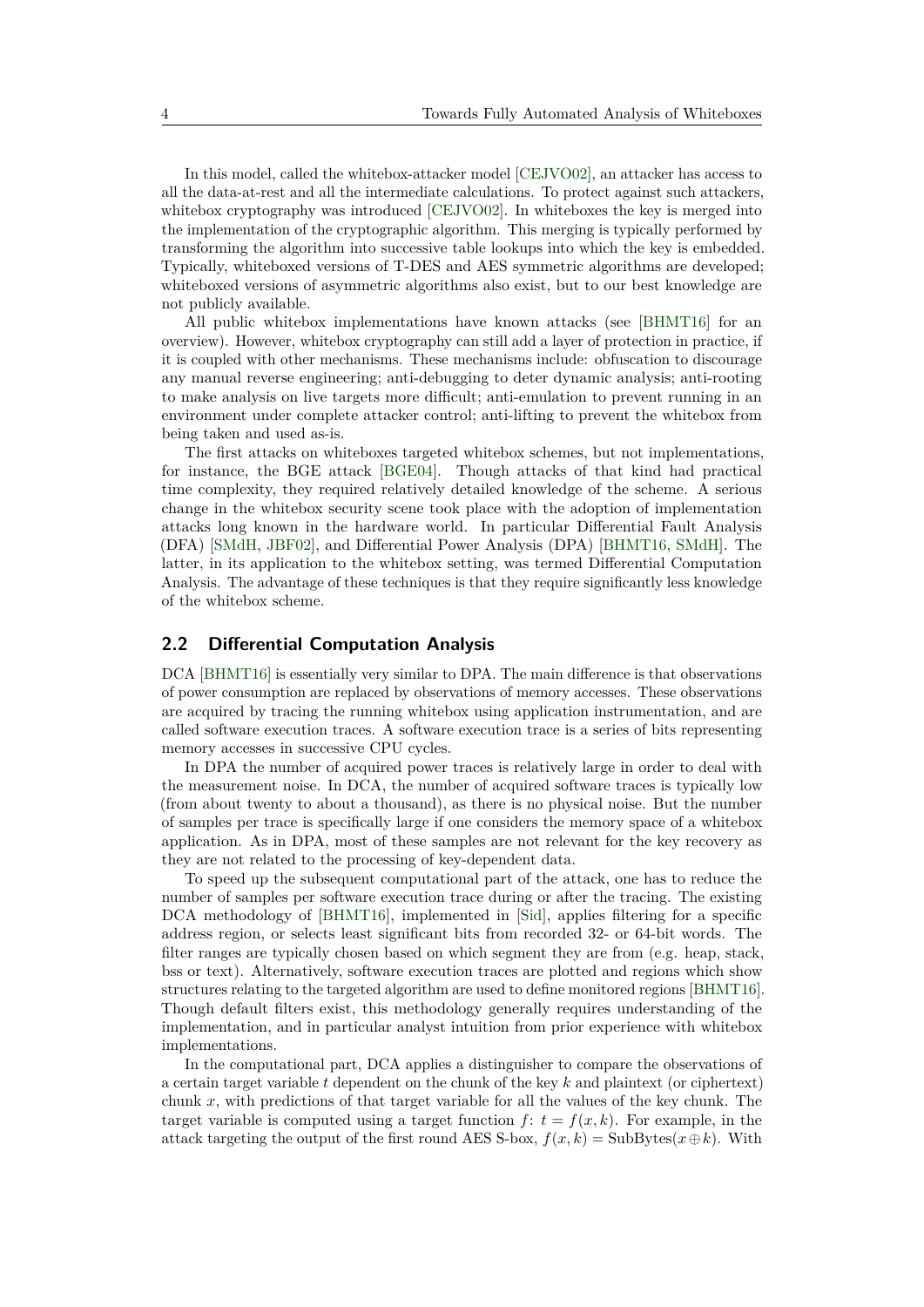enough observations, the highest value of the distinguisher reveals the correct key chunk. Pearson's correlation coefficient [\[BCO04\]](#page-15-4) or difference-of-means test [\[KJJ99\]](#page-16-9) are used as a distinguisher.

As DCA deals with perfect leakage, physical leakage modeling for predictions of the target variable is not required. But the target variable still needs to be chosen. The target variables used in [\[BHMT16,](#page-15-1) [Sid\]](#page-16-2) are: the output of a first round S-Box for AES and DES; the Rijndael multiplicative inverse in the finite field of  $2<sup>8</sup>$  elements (inside the first round S-Box) for AES. In [\[Kle16\]](#page-16-3), Klemsa generalized the multiplicative inverse approach to considering all the possible multiplicative inverses for the AES S-box.

A variant of the attack is to apply a distinguisher to several target variables (e.g. every bit of an S-box output) and then use the sum of absolute values of individual distinguishers to determine the correct key chunk candidate. This approach is referred to as Absolute-Sum DPA (AS-DPA) [\[DPRS11\]](#page-16-10). Apart from AS-DPA with bit-wise targets, in this work we will use AS-DPA with the Klemsa targets, combining results for all the multiplicative inverses. For certain implementations this approach is more effective at the cost of additional computational effort.

### **2.3 Encodings and Desynchronization**

Attacks on whiteboxes can be inhibited by countermeasures, in particular encodings and desynchronization. We briefly describe these countermeasures in order to describe their effect on our proposed techniques later.

An encoding is the representation of data in the whitebox scheme. Two kinds of encodings can be distinguished: intermediate and external. Intermediate (internal) encodings are so called mixing bijections [\[CEJVO02\]](#page-15-0) applied to intermediate values inside the whitebox to obfuscate the lookup tables. If these encodings are however too linear, the whitebox will still be vulnerable to DCA [\[Kle16\]](#page-16-3). External encodings are bijective encodings applied on the input and output of algorithm. As a result, the implementation no longer conforms to standard cryptographic algorithms and is less interoperable, which inhibits the adoption of these encodings. DPA/DCA and DFA are not applicable standalone to properly implemented external encodings, as the attacker does not know the actual input/output data to compute the intermediate values.

It is essential that the traces are synchronized, because correlation or difference-of-means distinguishers work sample-wise. Namely, the samples corresponding to the processing of the DCA target should be in the same position across different traces. Countermeasures borrowed from the classical DPA field, such as randomized shuffling of operations, inhibit differential attacks by breaking synchronization across different acquisitions [\[BBIJ17\]](#page-15-5).

#### **2.4 Tools and Implementations**

The Side-Channel Marvels project [\[Sid\]](#page-16-2) contains a collection of whitebox implementations, termed Deadpool, as well as a toolbox for whitebox analysis.

The Deadpool collection contains a number of public whitebox implementations which we use as targets in this work. Contrary to what the name suggests, not all of these whiteboxes are fully broken by the accompanying DCA tools. Specifically, the aes\_ches2016 and aes\_plaidctf2013 whiteboxes are not fully broken. Later in this work we explain why Daredevil and Tracer did not do so, while the methodology using our techniques can efficiently recover the keys from these whiteboxes.

Very recently, a number of whiteboxes were provided in the CHES 2017 Capture The Flag contest [\[whi17\]](#page-16-11). All of them were broken during the contest.

The Side-Channel Marvels toolbox presents a coverage of tools required for whitebox analysis. It contains tools for acquiring execution traces based on Pin [\[pin\]](#page-16-12) and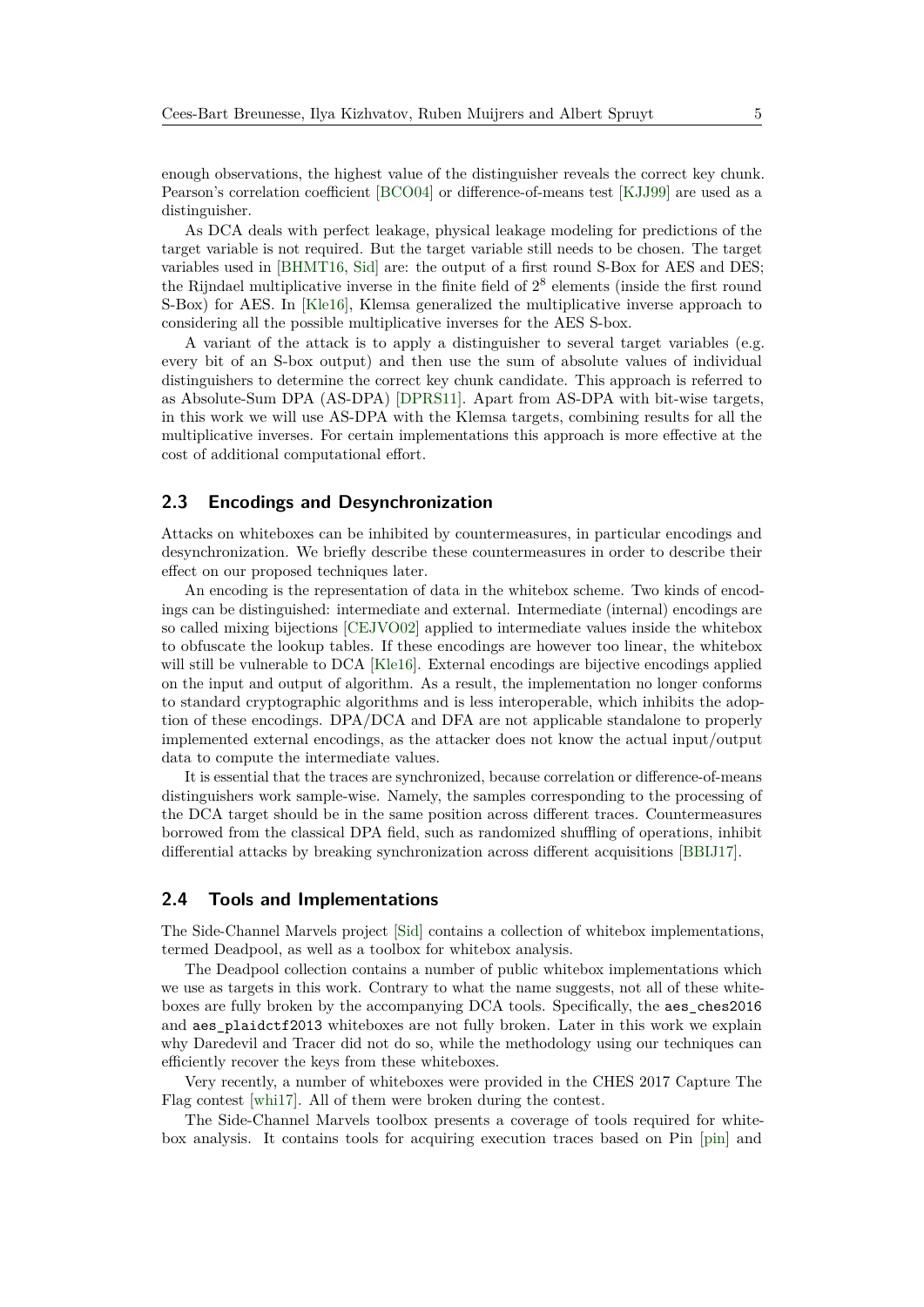Valgrind [\[val\]](#page-16-13). It also contains a tool for visualizing traces that can aid in the reverseengineering of whiteboxes. Once traces have been acquired they can be attacked using the Daredevil tool that efficiently implements the correlation-based distinguisher.

Another open-source tool for DCA is Jlsca [\[Jls\]](#page-16-6), a high-performance DPA toolbox written in Julia. Similarly to Daredevil it is a tool to run the computation part of DPA and DCA attacks. Dimensionality reduction techniques presented in this work are integrated in Jlsca.

### **2.5 Notation**

In the following sections different algorithms will be described. This is done in textual form as well as in pseudo code. In both forms the following notation is used:

- Scalars are denoted with a lower case letter e.g. *x*
- Sets are denoted with an upper case letter e.g. *S* and the subscript which element of the set is being used e.g.  $S_x$
- Logical set operations are used for trivial operations e.g. assigning 0 to all elements:  $\forall x \in \mathbb{N}, S_x \leftarrow 0$
- Algorithmic for loops are used for more complex set operations, however they are considered identical to the aforementioned notation.

In order to keep the descriptions concise, all set operations are assumed to operate from lowest index to highest index. All algorithms work on the set of traces *O* which is a bit matrix of size  $n \times m$  where *n* is the number of traces and *m* is the number of samples (bits) per trace. Each entry  $O_{i,j}$  is a single bit representing sample *j* from trace *i*. We also refer to *O* as the measurement matrix.

# **3 Duplicate Column Removal**

In this section we describe duplicate column removal, a lossless compression technique for DCA measurement matrices that runs in linear time in trace length *m*.

### **3.1 Description**

The rationale behind DCR is as follows: DPA-like attacks are vertical attacks, meaning that they work independently for each column in *O*. This means that if two columns contain the same values, the result of the attack (e. g. the value of Pearson's correlation coefficient) will be the same. Interesting to note is that when two columns  $x$  and  $y$  are each other's inverse  $(O_{x,j} = 1 - O_{y,j}$  for all *j*), Pearson's correlation coefficient is inverted too. As in our analysis setting, it is the absolute value of the correlation coefficient which determines the attack result. We can remove all columns that are duplicates or inverse duplicates without any loss of information.

Our approach to duplicate removal is to process matrix *O* row by row and keep track of *groups* of duplicate columns. We start with the most general assumption: all columns are duplicates of the first column. Every time a new row is processed, the assumptions so far can be shown to be incorrect, e. g. two columns can turn out not to be duplicates. In such case a refinement step is performed: the violating column is removed from its group and placed in a new one, or added to an existing one if that set already exists. Note that two rows that are not duplicates can never become duplicates by processing more rows. After the last row is processed, all columns have been assigned a group and columns in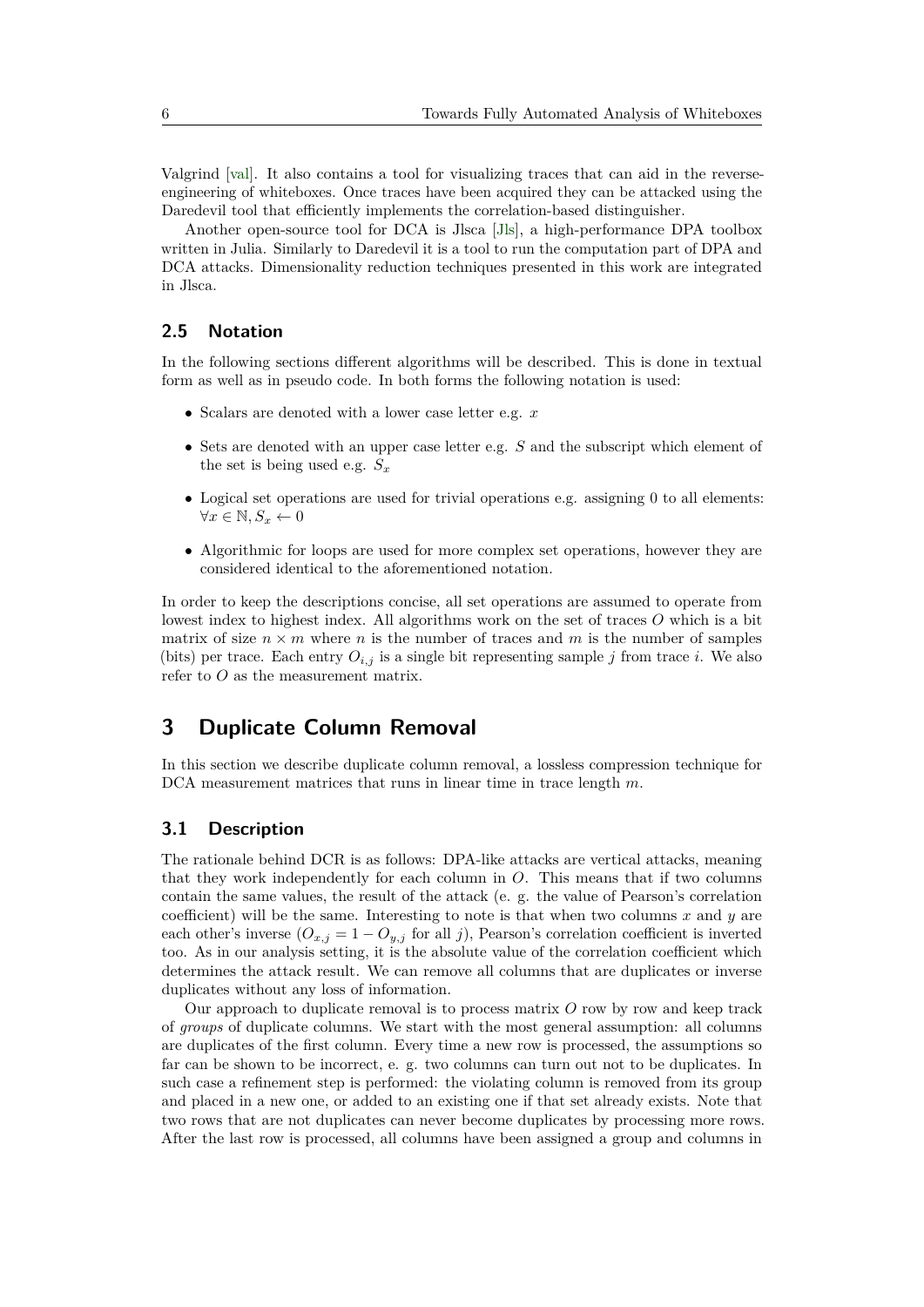each group are identical. In a second pass over the data, all but one column is removed from each group.

For removing inverse duplicate columns, we introduce an additional data structure that keeps track of which columns are inverses of each other. Keeping track of inverses happens in a similar way to keeping track of duplicates. A significant difference is that in this case the initial assumption is not made before processing the first trace, but right after. After processing the first trace, there will be 2 groups (value 0 and value 1) which are each other's inverse. The same principle holds as for duplicate columns: if two columns are not each other's inverse at some point they can never become each other's inverse. This is why the refinement strategy is applicable. [Algorithm 1](#page-6-0) formally describes the full DCR technique.

#### <span id="page-6-0"></span>**Algorithm 1** Duplicate Column Removal

**Require:** *n* the number of traces **Require:** *m* the number of samples **Require:**  $O_{i,j} \in \{0, 1\}$  where  $i < n$  and  $j < m$  the value of sample j in trace is **Require:**  $G_j$  where  $j < m$  the group column of j **Require:**  $N_j$  where  $j < m$  the new group column of j if sample j had a different value than the group column in the current row **Require:**  $I_j$  where  $j < m$  the group column of the inverse group of *j* if *j* has an inverse 1:  $\forall j \leq m, G_j \leftarrow 0$  > initial assumption, all are duplicate of 0 2:  $I \leftarrow \emptyset$ 3: **for all** *i < n* **do** 4:  $N \leftarrow \emptyset$ 5: **for all** *j < m* **do** 6: **if**  $O_{i,j} \neq O_{i,G_i}$  then  $\triangleright$  violation detected 7: **if**  $N_{G_i}$  not set **then** 8:  $N_{G_i} \leftarrow j$  b new group with j as group column 9: **if**  $i = 0$  **then** 10:  $I_j \leftarrow 0$   $\triangleright$  First trace; define the initial inverse columns 11: **end if** 12: **end if** 13:  $G_i \leftarrow N_{G_i}$  b set group column for j 14: **end if** 15: **end for** 16: **for all**  $\{j, k | I_j = k\}$  **do** 17: **if**  $O_{i,j} = O_{i,k}$  **then**  $\triangleright$  columns are no longer inverses 18:  $I \leftarrow I - I_j$ 19: **if**  $N_j$  is set **then** 20:  $I_{max(k,N_j)} \leftarrow min(k,N_j)$ 21: **end if** 22: **if**  $N_k$  is set **then** 23:  $I_{max(j,N_k)} \leftarrow min(j, N_k)$ 24: **end if** 25: **else if**  $N_j$  is set **and**  $N_k$  is set **then** 26:  $I_{max(N_i, N_k)} \leftarrow min(N_j, N_k)$   $\triangleright$  old and new columns are inverses 27: **end if** 28: **end for** 29: **end for** 30: **return**  $\{x \mid G_x = x \text{ and } I_x \text{ not set }\}$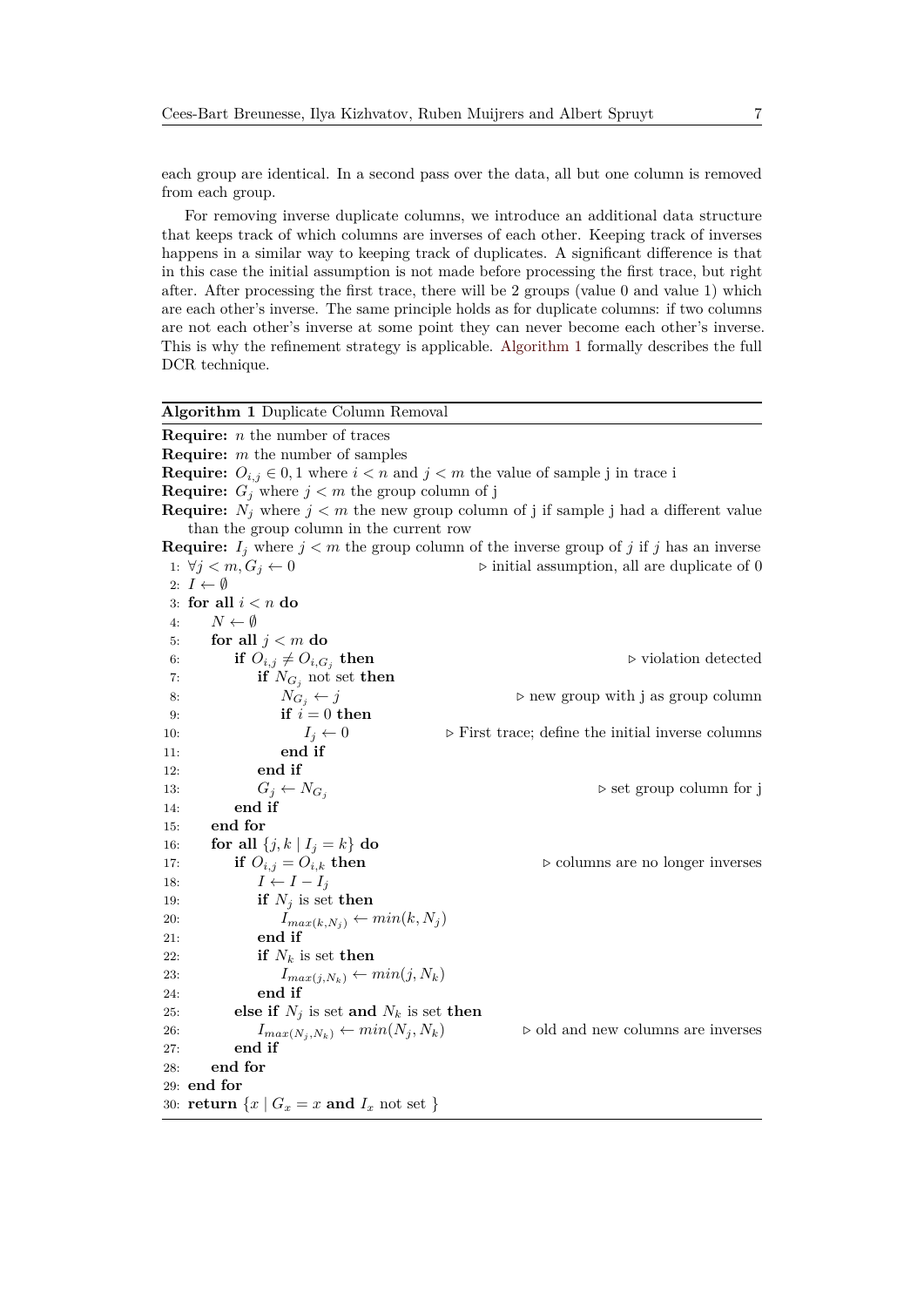#### **3.2 Properties**

Due to the fact that only redundant information is removed, the results of the DCA attack will be the same with or without sample reduction. However, when applying DCR it is important to note the following:

- 1. Patterns or macro structures, which can for example reveal where the cipher rounds are in the data, often appear due to the repetition of values, e. g. memory addresses. Due to the nature of this algorithm, these patterns disappear after sample reduction. It is therefore recommended to make use of these patterns, for region selection or alignment, before applying DCR.
- 2. A similar warning holds for concatenation of tracesets (vertical stacking of two or more measurement matrices) from which DCR has been independently applied: DCR is not guaranteed to remove the same samples from the individual tracesets.
- 3. Although compression rates are typically quite high (see [section 6\)](#page-11-0), there are theoretical limits. Since only duplicates and inverses are removed, it is not possible to remove all constant samples (such samples will be eliminated by CSR). If there exists at least one constant sample in the original data set, exactly one will exist in the reduced set. Additionally, the difference in the result of removing only duplicates versus removal of duplicates together with their inverses is at most 50%. The removal of duplicates ensures that every column is unique after compression. So even if every column has an inverse, at most 50% of the columns can be removed by inverses removal.
- 4. If we increase the number of traces, DCR will normally remove less columns.

#### **3.3 Comparison to Existing Alternatives**

In [Table 1](#page-7-0) we compare DCR to the three well-known alternative implementations for duplicate column removal: a naive comparison and two hash table algorithms. Important to note is the assumptions made in how the data is processed. In DCA (and DPA), during acquisistion the measurements are naturally saved one by one, and measurement matrix *O* is therefore stored in the row-major layout. If the data needs to be presented in a columnmajor layout, a rotation of the matrix must be performed to avoid excessive cache thrashing. Matrix rotation is however, not a cache friendly operation. The naive comparison compares every column against every other column in *O*. The hash table algorithms store columns in a hash table in an attempt to quickly detect collisions. However, in order to not throw away columns from *O* that contain leakage, the columns that are stored in the hash table must be stored in full to allow comparison. This can be problematic when *n* is large.

| Algorithm  | Direction | Memory          | Runtime (avg, worst)  | <b>Notes</b>                                        |
|------------|-----------|-----------------|-----------------------|-----------------------------------------------------|
| Naive      | column    | O(nm)           | $O(nm^2)$ , $O(nm^2)$ | Requires $O$ in memory,<br>and rotation             |
| Hash table | column    | O(nm)           | $O(nm)$ , $O(nm^2)$   | Requires rotation, and<br>collision resolution      |
| Hash table | row       | O(nm)           | $O(nm)$ , $O(nm^2)$   | Requires $O$ in memory,<br>and collision resolution |
| DCR.       | row       | $\mathbf{O}(m)$ | $O(nm)$ , $O(nm)$     | Free from collisions                                |

<span id="page-7-0"></span>Table 1: Runtime and memory comparison of various algorithms for removal of duplicate columns

We also see that the hash table implementations have a quadratic worst case running time. This worst case running time occurs when many columns hash to the same hash bucket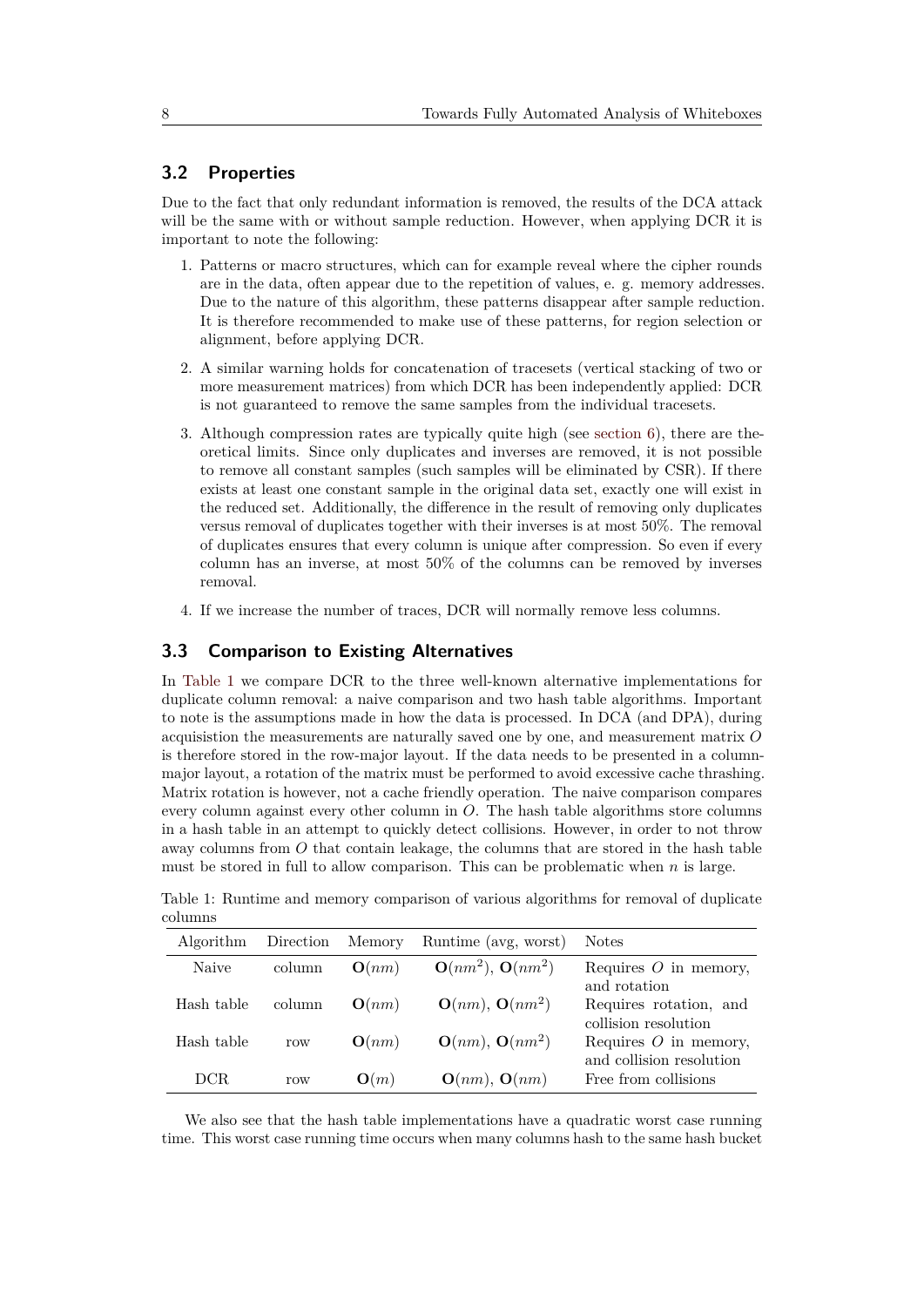but are not identical. If two columns hash to the same hash bucket, the implementation needs to compare the samples of both columns to determine whether they are actually the same or merely hash collisions. One or more full column comparisons are required for each time a hash collision happens. In addition to the extra work, this behavior results in sub-optimal cache usage.

When the assumption is dropped that *O* will fit in memory, which is often the case for real-life whitebox implementations, only the per-column hash table based algorithm and DCR as presented here will be able to run without swapping parts of *O* to/from disk.

### <span id="page-8-0"></span>**4 Conditional Sample Reduction**

For DPA on noisy measurements of power usage or EM emanations, Lomné et al. [\[LPR13\]](#page-16-5) have introduced conditional leakage averaging to reduce the number of observations, i.e. rows of *O*, so that the DPA distinguisher function runs on less traces and, therefore, faster than in the straightforward case. Inspired by that approach, we propose a novel technique for the case of perfect leakage that reduces the number of both rows and columns of *O*.

#### **4.1 Description**

Our approach is, in terms of Section 2.4 in [\[LPR13\]](#page-16-5), a partitioning of *O* according to the possible input values of the target function used in the attack. Our key idea behind the partitioning is that for a given target function  $f(x, k) = t$  with *x* being a part of the input, under a fixed chunk of the key *k* that we are recovering in the attack, the target variable *t* only changes when *x* changes. Since whitebox observations *O* are noiseless bits, we can discard columns in *O* where the bit value is different between two rows of *O* that have the same input, since in this case the target function *f* outputs the same intermediate.

This strategy allows for the reduction of the number of measurements for the same reason as conditional leakage averaging. But more importantly, in the perfect leakage setting, it allows for a reduction in the number of samples (bits), or the width of the measurement matrix, which is where this approach differs from conditional leakage averaging.

The formal description of CSR is given in [Algorithm 2.](#page-9-0) The algorithm iterates over all rows of *O* and the corresponding inputs *X* to the target function *f*, building a set *C* of indices to unique input values, and a boolean mask *M* indicating which columns of *O* contribute to the leakage. Then, *M* and *C* are used to produce the output, consisting of a compressed measurement matrix  $O'$  and corresponding unique inputs  $X'$ . CSR complexity is  $O(nm)$  time and  $O(m)$  memory, where *n* is the number of traces and *m* is trace length (in bits). A step-by-step example of CSR on a test vector is given in [Appendix A.](#page-17-0)

The algorithm needs to be run individually for every target function in the attack, except for the cases where the input to a group of target functions is the same (consider for instance individual bits of an S-box output). To attack AES with longer than 128-bit keys or DES and TDES inner rounds one needs to rerun the CSR algorithm using the inputs of the inner round target function.

For the combination with DCR, the order of the algorithms is in general not important. In our experiments, we first apply DCR on the original measurement matrix, then apply CSR to the DCR output. The output of CSR is fed into a distinguisher such as Pearson's correlation coefficient or difference-of-means to perform the key recovery.

### **4.2 Properties**

As more traces (with random inputs) give more chance for similar input values to arise, CSR favors more traces. As our case studies in [section 7](#page-12-0) illustrate, the increase in the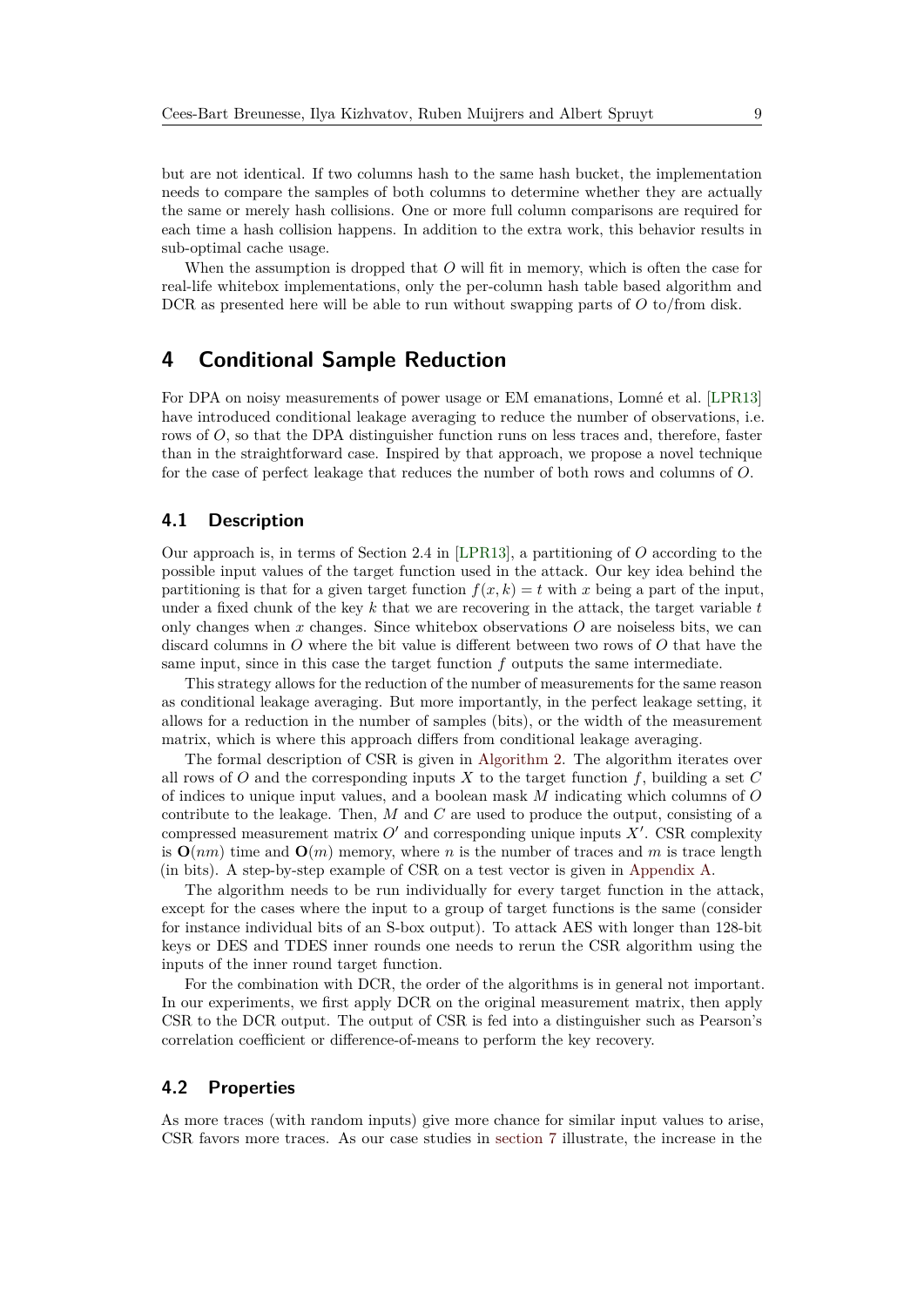<span id="page-9-0"></span>**Algorithm 2** Conditional Sample Reduction

**Require:** *n* the number of traces

**Require:** *m* the number bits per trace

**Require:**  $O_{i,j} \in \{0, 1\}$  where  $i < n$  and  $j < m$ , observation matrix

**Require:**  $X_i \in \{0, 1\}$  where  $i < n$ , target function input vector, each element contains the target input for the corresponding row in *O*

**Require:** *S* set of possible target input values

*Part 1: initialize helper arrays*

- 1: *C*,  $\forall b \in S, C_b \leftarrow \emptyset$ . *⊳ C<sub>b</sub>* will contain an index in *X* where input *b* is first seen.<br>2: *M*,  $\forall j < m, M_j \leftarrow 1$ . *⊳* Boolean mask for the columns in *O* to keep
- $\triangleright$  Boolean mask for the columns in  $O$  to keep
- *Part 2: compute the CSR mask*
- 3: **for all** *i < n* **do**
- 4: **if**  $C_{X_i} = \emptyset$  then
- 5:  $C_{X_i} \leftarrow i$
- 6: **end if**
- 7:  $c \leftarrow C_{X_i}$
- 8: **for all** *j < m* **do**
- 9:  $M_j \leftarrow M_j \wedge \neg(O_{i,j} \oplus O_{c,j})$
- 10: **end for**
- 11: **end for**

*Part 3: apply the CSR mask*

- 12:  $n' \leftarrow$  number of non-empty elements in *C*
- 13:  $m' \leftarrow$  number of non-zero elements in M
- 
- 14:  $X' \leftarrow X_C$ <br>
15:  $O' \leftarrow O_{C M}$   $\triangleright$  Create an array of corresponding compressed traces 15: *O*<sup>0</sup> ← *OC,M .* Create an array of corresponding compressed traces 16: **return**  $O', 'X', n', m'$
-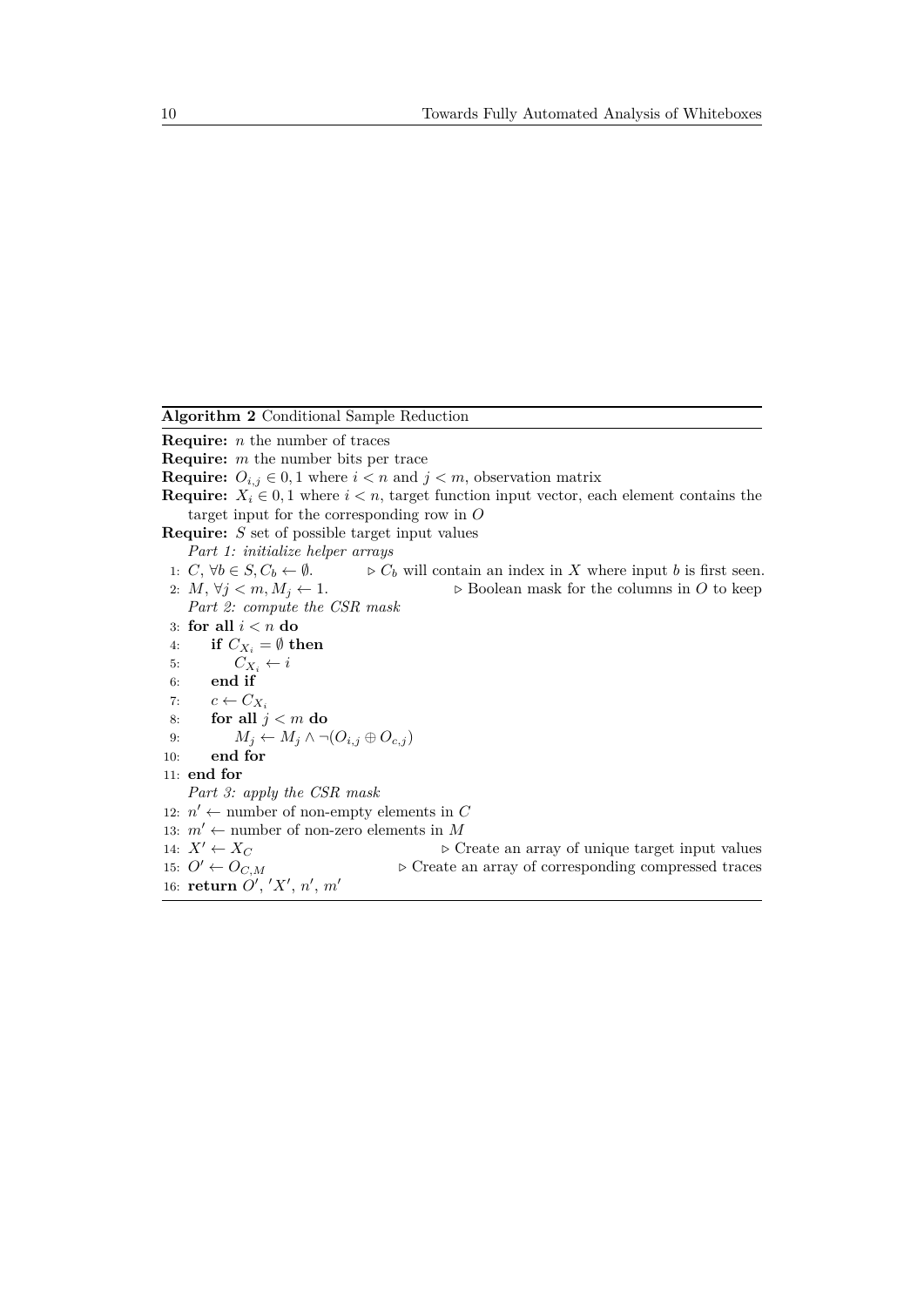number of traces required for CSR to work effectively is compensated by a decrease of several orders of magnitude in the number of samples remaining after CSR.

There are situations where CSR may remove all the columns of the recorded bits matrix *O*, thus preventing any further analysis. This occurs in the following cases.

- 1. The measurements are misaligned, either due to the binary tracer not correctly filtering data dependent memory accesses, or due to active countermeasure in the whitebox implementation.
- 2. The target whitebox uses masking. Note that for masking, one needs secure random number generator, which is difficult to achieve for whiteboxes, since the environment in which the whitebox runs, is under complete attacker control.
- 3. The target whitebox uses encodings that are injections. These encodings, from *n* to *m* bits where  $m > n$ , may use more than one value to represent one non-encoded, plain, value. Columns in the recorded matrix that represent individual bits of such encodings will be eliminated by this approach, since they may vary between recordings with the same input.

Even in cases where an encoding may mitigate DCA by removing any linearity between the target intermediate and encoding, we note that the conditional sample reduction still works, except that it reduces the observation matrix to only contain the columns storing the encoded intermediates. For an example see Eloi Vanderbeken's aes\_nsc2013 in Deadpool. A DCA attack will fail on these reduced observations, but it points an attacker to the location (i.e. CPU instruction pointer) of this data. This aids in reverse engineering and could be used in combination with a DFA targeted to the identified location.

# **5 Differential Plots**

Previously described plots such as those in [\[DGLHL13\]](#page-15-6) and [\[Sid\]](#page-16-2), can aid in the analysis of whiteboxes. We show an improvement on this method which allows simple identification of regions which are: not input dependent, input dependent lookup tables, or intermediate state.

Using memory instrumentation, we collect multiple traces from a whitebox. In [\[Sid\]](#page-16-2), this could be based on Intel Pin or Valgrind. Depending on the required scenario the input is chosen in different ways: either random inputs or chosen plain texts. If the analyst only needs to identify the round state, random inputs are used. If the analyst wishes to gain additional insights into the whitebox, inputs are chosen in the following manner: a reference input is selected at random for the first run and successive whitebox executions are performed with single bit differences.

By using the second method, an analyst can identify how the input changes are diffused across the state. To illustrate the method, we perform differential plotting on the aes\_openwhitebox\_chow [\[CEJVO02\]](#page-15-0). We take 17 traces of this whitebox: a reference trace and 16 traces which have one byte of the input changed. This allows us to produce differential scatter plots, showing differences in single bytes of the input.

[Figure 1](#page-11-1) shows four differential scatter plots. The plots show a relatively small area in both time (horizontal axis) and address space (vertical axis). The time range corresponds to the execution of approximately 3 AES rounds. The address range covers slightly more than the 16 bytes of the AES round state. Memory accesses are labeled by markers. Marker type distinguishes reads and writes. Marker color indicates whether the address and the data are the same or different in each trace. Green markers have the same data and the same addresses, and can therefore be discarded. Purple markers indicate input dependency.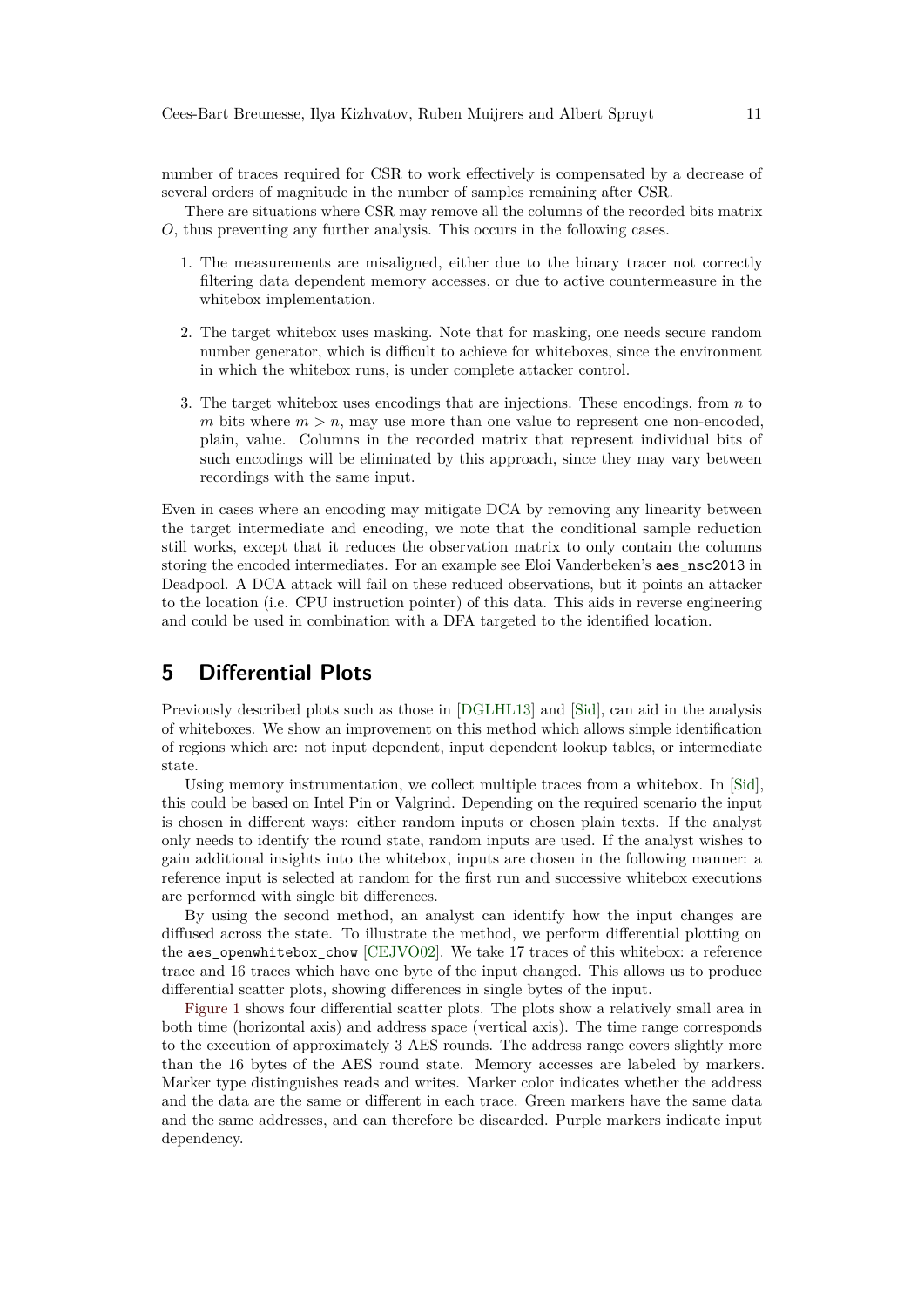<span id="page-11-1"></span>

Figure 1: Differential plots for aes\_openwhitebox\_chow

Each of these plots shows changes which correspond to the expected changes after an AES MixColumn operation. In the first round, the difference appears only in one byte. In the second round, that difference diffuses to 4 bytes, due to the MixColumn operation. In round three, all bytes of the state have been affected. An analyst can use these plots to retrieve only the round state (e.g. the first column of accesses in the plots) and perform DCA on it. Note that even though only the targeted range is shown in [Figure 1,](#page-11-1) this range can be found by visual inspection of the memory accesses over the entire whitebox execution time.

Similar plots can be used to narrow down the search space for DFA. Faults can be introduced into either the round state or the round keys. By making differential plots between the original trace and the fault trace, further structures can be identified, for instance DFA countermeasures. The algorithm as it is presented will fail to give the desired results if any misalignment is still present.

# <span id="page-11-0"></span>**6 Experimental Results**

Here we show the experimental results for DCR and CSR performed on the Deadpool collection [\[Sid\]](#page-16-2) (in its state of June 2017). We only look at the number of samples; the full attack metrics will follow in [section 7](#page-12-0) in two dedicated case studies. Our results can be reproduced with the datasets and scripts available in [\[Exp\]](#page-16-7).

[Table 2](#page-12-1) shows the original traces length in bits, and how many bits are left after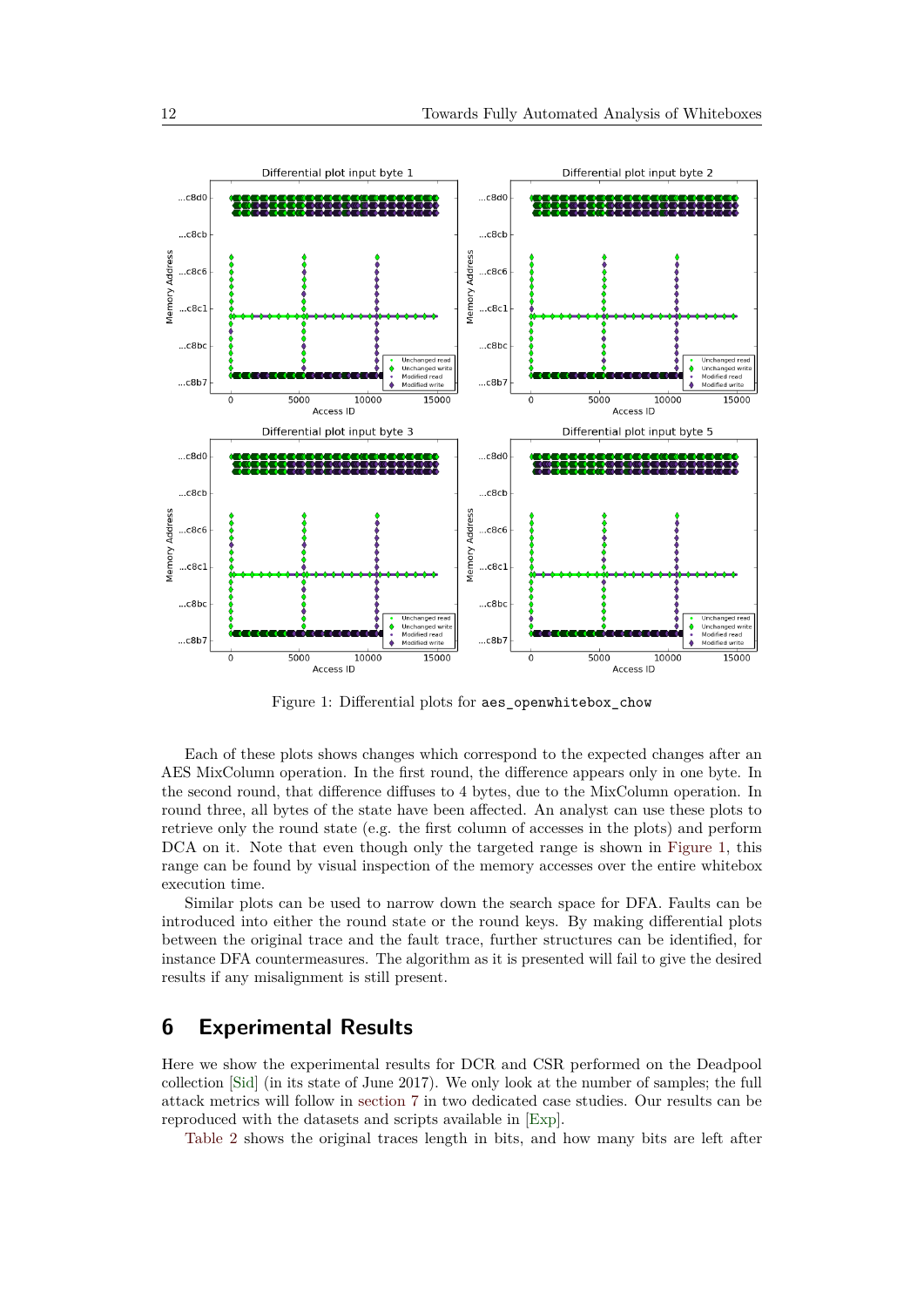processing 200 traces. For DCR, the column *No dup* shows how many samples are left after duplicate removal, and column *No inv* shows how many are left after duplicate removal and inverse duplicate removal. The *CSR* column represents the samples left after CSR and DCR have been performed. The number of samples after CSR is given in bits left per chunk of the attacked key.

<span id="page-12-1"></span>

| White box                            | Trace length | No dup | No inv | CSR        |
|--------------------------------------|--------------|--------|--------|------------|
| aes_ches2016 $(P)$                   | 804,248      | 49,913 | 49,894 | $97 - 105$ |
| aes_hacklu2009                       | 8,896        | 1,506  | 1,505  | 11         |
| $\texttt{aes\_karrowi}$ 2010 (P)     | 436,744      | 38,340 | 34,083 | $69 - 110$ |
| aes kryptologik                      | 33,544       | 18,431 | 18,427 | 33         |
| aes_nsc2013_variants $(P)$           | 775,840      | 19,396 | 18,718 | 41         |
| aes_openwhitebox_chow                | 131,176      | 16,258 | 16 257 | 41         |
| $\texttt{aes\_plaidctf2013}$ (P)     | 37,440       | 7,037  | 6,989  | 19         |
| des sstic2012                        | 1,824        | 1,058  | 1,057  | 15         |
| $des_{wyseur2007}$ , S-box out $(P)$ | 2,548,744    | 24,637 | 20,421 | $18 - 43$  |
| $des_wyseur2007$ , round out $(P)$   | 2,548,744    | 24,637 | 20,421 | $36 - 152$ |

Table 2: Number of samples (bits) left after successive reductions

While for instance [\[BHMT16\]](#page-15-1) show that a whitebox implementations can often be broken in less than 50 traces, this is not normally how an analyst performs an attack. In order to gain confidence that the correct key has been recovered, more traces are taken to ensure that the correlation score for the correct key is significantly higher than the next key candidate (a metric formally referred to as the relative distinguishing margin, see [\[WO11\]](#page-16-14)). Once the correct key is recovered with sufficient confidence, the amount of traces required to bring all the correct key candidates to the top is determined. For this reason, we do not include the acquisition time in our analysis as the number of needed traces is invariant.

For some whiteboxes, a modified Pin plugin was used, which did not filter the results in any way. These are marked (P). For aes\_ches2016 and aes\_plaidctf2013, the Daredevil tool used in Deadpool did not fully recover the key on the original traces. Using the traces from our modified Pin plugin and the Klemsa leakage model, it becomes possible to recover the key, as we capture relevant samples and our reduction techniques do not remove them from the traces.

The implementation in aes\_kryptologik is not a normal AES implementation, it is similar to AES256, as it contains 14 rounds but uses a custom AES key schedule. We provide numbers for recovering a single round key.

DES implementation in des\_wyseur2007 is attacked using two possible target functions to show that different leakage models yield different results with CSR. The conditionally reduced results are for the first DES round only.

The aes nsc2013 variants whitebox uses external encodings, which means normal DPA cannot recover the key. CSR still applies and can thus be used to reverse engineer the structure of the whitebox.

# <span id="page-12-0"></span>**7 Case Studies**

In this section, we compare the application of our approach (automated point selection and correlation-based differential attack, implemented in our tool) to the existing approach (optional manual range selection and correlation-based differential attack as implemented in the Daredevil tool [\[Sid\]](#page-16-2)). Our targets are two whitebox implementations from the Deadpool collection: des\_wyseur2007 and aes\_ches2016. We have chosen these two cases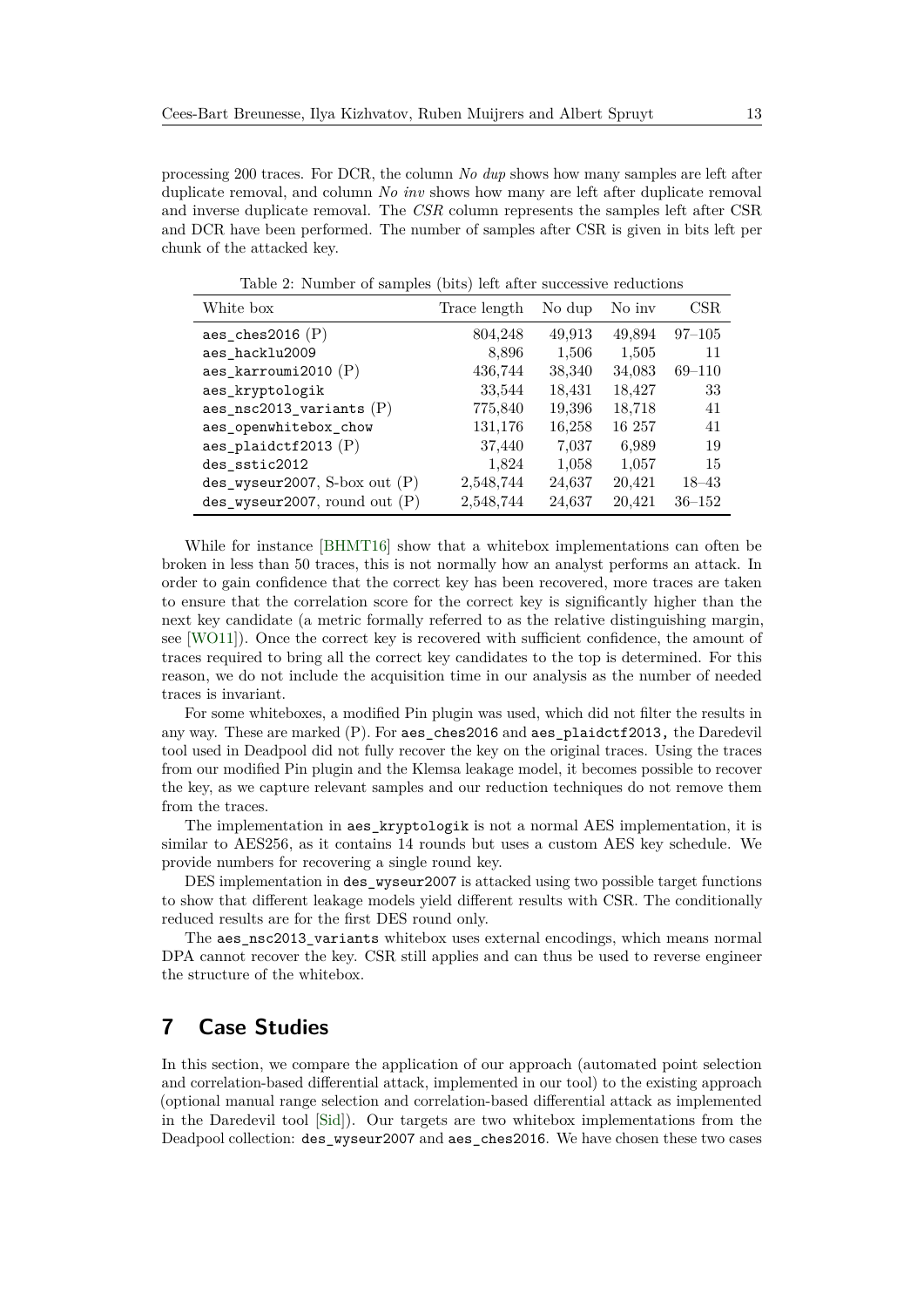for detailed studies, because they provide the longest traces (thus being more characteristic of real life examples), this makes the effect of our techniques more pronounced. We explain why and how our approach is superior to the existing one.

### **7.1 Methodology**

We generate traces from whitebox implementations using either the tracer provided in the Deadpool repository as distributed in the Orka image, or our build of the tracer tool that allows us to dump more memory. In particular, this allows us to recover keys for aes\_ches2016, where the original Deadpool approach does not (fully) recover the key.

We run Daredevil and our tool for increasing numbers of traces on a MacBook Air with a dual-core i7-5650U CPU, 8 GB RAM, and 512 GB SSD under macOS 10.13.2. We build Daredevil (commit 897f602) natively on MacOS using MacPorts gcc6 6.4.0, and we run it with the maximum memory bound set to 6 gigabytes in the configuration file. We run AS-DPA with individual bits or (in the case of AES) models defined by Klemsa as target functions. Daredevil runs multi-threaded and in the case of DES performs only a single round attack, whereas our tool runs single-threaded and attacks two rounds of DES for the full key recovery.

We extract the following metrics from the logs of both tools:

- Runtime, to compare the efficiency of the tools
- Ranks of key byte candidates, to illustrate the effectiveness
- For our tool: the number of points remaining after application of point reduction methods, to explain the runtime behavior

We plot these metrics against the number of traces and interpret them in the following subsections.

#### **7.2 Case 1: des\_wyseur2007**

In this case, our approach lets us perform the attack without manual memory region selection, while keeping comparable runtime. The traceset size and required working memory are within the common laptop hard disk and RAM constraints, respectively.

The original DCA attack in Deadpool captures the traces of a short memory region that is preselected based on the manual inspection of memory plots, and runs Daredevil on these traces. This is our baseline. It is shown in [Figure 2a](#page-14-0) as *Ddl presel.* For comparison, we have acquired a significantly larger traceset capturing a wide memory area (i.e. involving less analyst intuition) using our build of the tracer and run Daredevil and our tool on it for comparison. For Daredevil, *Ddl* in [Figure 2a,](#page-14-0) such a large traceset leads to an order of magnitude longer runtime. With our tool, the automated point selection reduces the size of the trace and makes the runtime comparable to the baseline where the points are manually preselected, see the zoomed runtime subplot.

The plot with the number of samples shows the different data sizes that go into the correlation attack. For our tool, the number of points differs for different subkeys. Therefore, to allow for a comparison, we show the total number of samples. For our tool, it is the sum of the number of samples remaining after sample reduction for *all* the subkeys. Since there is no dimensionality reduction for Daredevil and for every subkey attack the original traces are used, the trace length needs to be multiplied by 8 to be comparable.

In this case, the Daredevil tool does not lead to the correct key chunk candidates being ranked on top, even with 200 traces, both in the traces of the preselected region and the larger traces. At the same time, our tool with automated point selection yields the top rank of the correct key byte candidates after 20 traces. This is most likely due to the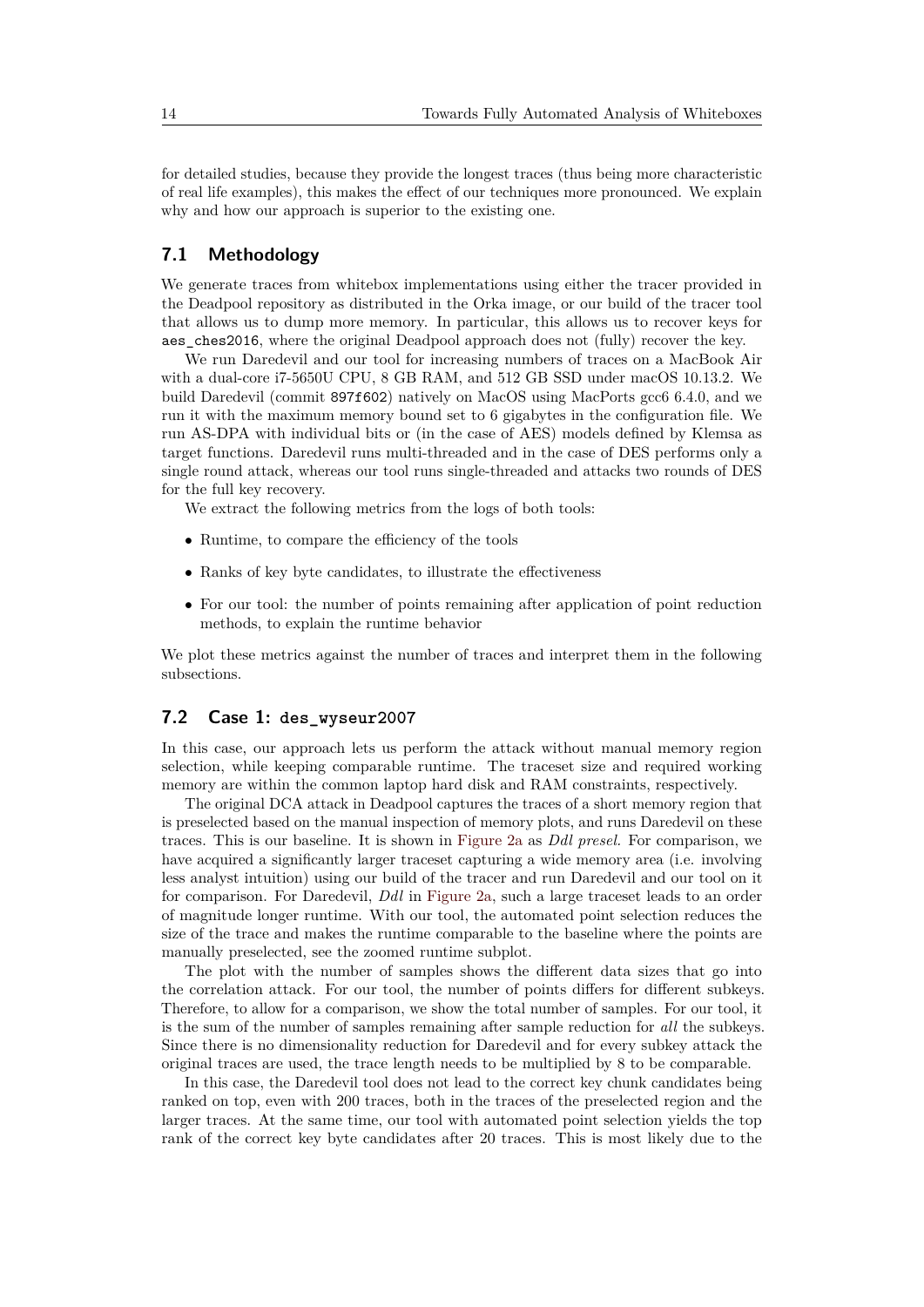<span id="page-14-0"></span>

<span id="page-14-1"></span>Figure 2: Different attack metrics vs number of traces. Top to bottom: runtime; zoomed-in runtime; total number of samples going into correlation computation; correct key chunk candidate ranks.

fact that our automated point selection leaves samples that are more appropriate for key recovery.

#### **7.3 Case 2: aes\_ches2016**

In this case, our approach with sample reduction lets us perform the attack in a leakage model that recovers all key bytes at once significantly faster than the original attack, at the cost of additional traces. We perform the attacks on a traceset acquired with our build of the tracer.

The DCA attack in the Deadpool repository consists of two runs with different leakage models, S-box out and Invmul (the Rijndael multiplicative inverse in the S-Box), since none of the individual models leads to the recovery of all the subkeys. Here we perform the attack in the Invmul model with Daredevil and our tool. Though our approach takes significantly less time due to sample reduction, it cannot recover all the key bytes, since the leakage model is the same. Note that the key ranks obtained with our tool are exactly the same as for Daredevil (the green lines in the rank plot are on top of the blue lines in [Figure 2b\)](#page-14-1), because it is essentially the same attack.

For comparison, we perform the attack using our tool with all the 255 leakage targets described by Klemsa in [\[Kle16\]](#page-16-3). This approach needs significantly more computational effort than Invmul. However, with about 50 traces it recovers all the key bytes, and the number of samples left after our reduction techniques makes the runtime several times smaller than the shortest run of Daredevil (on 20 traces). With 75 traces the runtime of our tool becomes even smaller.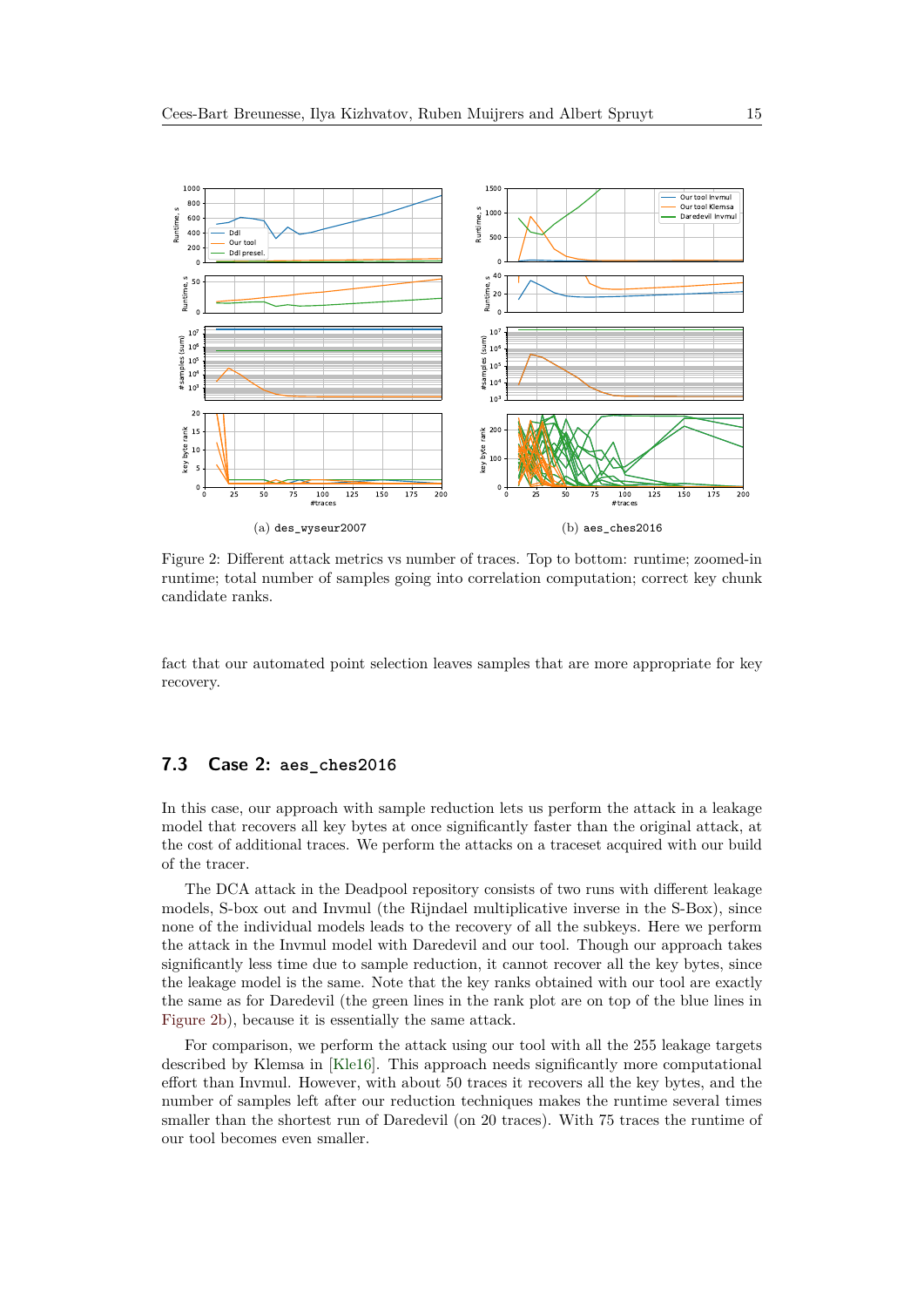# **8 Conclusion**

We describe novel techniques to reduce the amount of samples which go into a DCA attack when attacking whiteboxes. We show two techniques for automatically reducing the number of samples in the absence of noise: Duplicate Column Removal, and Conditional Sample Reduction. These methods reduce the computation time of the DCA attack. In the past, custom filters were used to reduce the amount of samples, but they rely on potentially faulty intuitions. In the Deadpool repository, such incorrect assumptions appear, namely in DCA on aes\_plaidctf2013. The novel techniques can process more data, allowing effective but computationally intensive leakage models to be used, while having comparable runtime. For example, we apply the Klemsa leakage model on aes\_ches2016, which allows us to recover the key.

Interestingly, with our methods the computation time can decrease with an increase in acquisitions. This is because point reduction methods can remove more samples when they have access to more information. This is particularly applicable in the DCA setting: binaries cannot fully enforce request limits. These methods allow the application of an automated and efficient analysis methodology: acquire more samples per trace and run the attack in less time.

Furthermore, we show differential plots which allow custom filters to be made with greater confidence, thereby reducing the amount of samples even further. As these differential plots are a generic whitebox reverse-engineering tool, they can make other whitebox analysis methods, such as DFA, more effective.

In general all described techniques reduce the dependency on analyst input and are a step forward for fully automated whitebox analysis.

### **References**

- <span id="page-15-2"></span>[BB17] Paul Bottinelli and Joppe W. Bos. Computational aspects of correlation power analysis. *J. Cryptographic Engineering*, 7(3):167–181, 2017.
- <span id="page-15-5"></span>[BBIJ17] Subhadeep Banik, Andrey Bogdanov, Takanori Isobe, and Martin Bjerregaard Jepsen. Analysis of software countermeasures for whitebox encryption. *IACR Trans. Symmetric Cryptol.*, 2017(1):307–328, 2017.
- <span id="page-15-4"></span>[BCO04] Eric Brier, Christophe Clavier, and Francis Olivier. Correlation power analysis with a leakage model. In *CHES*, pages 16–29, 2004.
- <span id="page-15-3"></span>[BGE04] Olivier Billet, Henri Gilbert, and Charaf Ech-Chatbi. Cryptanalysis of a white box AES implementation. In *SAC*, pages 227–240, 2004.
- <span id="page-15-1"></span>[BHMT16] Joppe W. Bos, Charles Hubain, Wil Michiels, and Philippe Teuwen. Differential computation analysis: Hiding your white-box designs is not enough. *CHES*, page 215, 2016.
- <span id="page-15-0"></span>[CEJVO02] Stanley Chow, Philip Eisen, Harold Johnson, and Paul C. Van Oorschot. White-box cryptography and an AES implementation. In *International Workshop on Selected Areas in Cryptography*, pages 250–270. Springer, 2002.
- <span id="page-15-6"></span>[DGLHL13] Brendan Dolan-Gavitt, Tim Leek, Josh Hodosh, and Wenke Lee. Tappan zee (north) bridge: mining memory accesses for introspection. In *Proceedings of the 2013 ACM SIGSAC conference on Computer & communications security*, pages 839–850. ACM, 2013.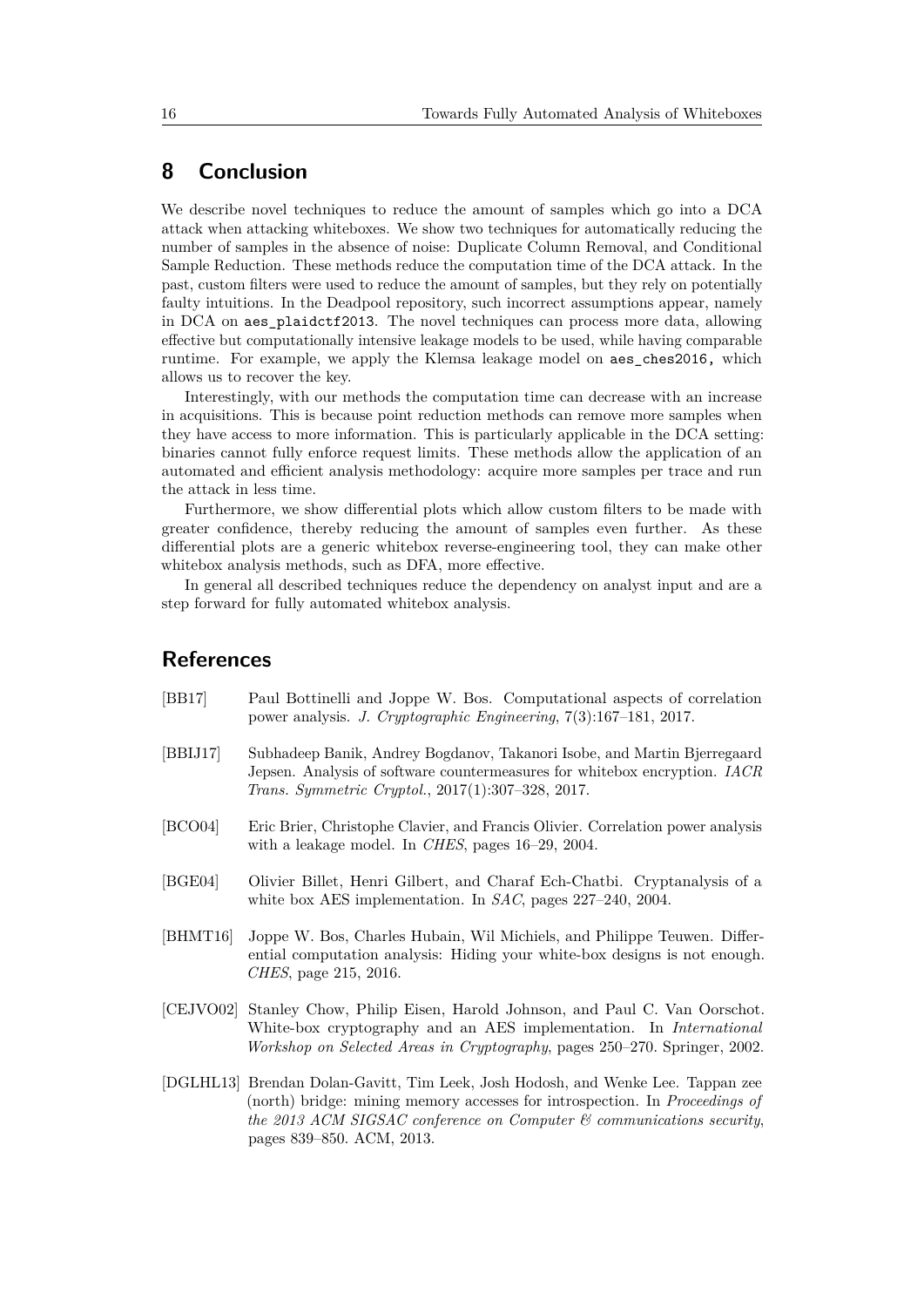- <span id="page-16-10"></span>[DPRS11] Julien Doget, Emmanuel Prouff, Matthieu Rivain, and François-Xavier Standaert. Univariate side channel attacks and leakage modeling. *J. Cryptographic Engineering*, 1(2):123–144, 2011.
- <span id="page-16-7"></span>[Exp] Repository with tracesets and scripts. [https://github.com/ikizhvatov/](https://github.com/ikizhvatov/conditional-reduction) [conditional-reduction](https://github.com/ikizhvatov/conditional-reduction).
- <span id="page-16-8"></span>[JBF02] Matthias Jacob, Dan Boneh, and Edward W. Felten. Attacking an obfuscated cipher by injecting faults. In *DRM*, pages 16–31, 2002.
- <span id="page-16-6"></span>[Jls] Jlsca: Side-channel toolkit in Julia. <https://github.com/Riscure/Jlsca>.
- <span id="page-16-0"></span>[JR02] Markus Jakobsson and Michael K. Reiter. Discouraging software piracy using software aging. In *ACM CCS Workshop DRM*, pages 1–12. Springer, 2002.
- <span id="page-16-9"></span>[KJJ99] Paul C. Kocher, Joshua Jaffe, and Benjamin Jun. Differential power analysis. In *CRYPTO*, pages 388–397, 1999.
- <span id="page-16-3"></span>[Kle16] Jakub Klemsa. Side-channel attack analysis of AES white-box schemes. Master's thesis, Czech Technical University in Prague, 2015/2016. [https:](https://github.com/fakub/DiplomaThesis) [//github.com/fakub/DiplomaThesis](https://github.com/fakub/DiplomaThesis).
- <span id="page-16-5"></span>[LPR13] Victor Lomné, Emmanuel Prouff, and Thomas Roche. Behind the scene of side channel attacks. In *ASIACRYPT*, pages 506–525. Springer, 2013.
- <span id="page-16-12"></span>[pin] Pin – a dynamic binary instrumentation tool. [https://software.intel.](https://software.intel.com/en-us/articles/pin-a-dynamic-binary-instrumentation-tool) [com/en-us/articles/pin-a-dynamic-binary-instrumentation-tool](https://software.intel.com/en-us/articles/pin-a-dynamic-binary-instrumentation-tool).
- <span id="page-16-2"></span>[Sid] Side-Channel Marvels. <https://github.com/SideChannelMarvels>.
- <span id="page-16-1"></span>[SMdH] Eloi Sanfelix, Cristofaro Mune, and Job de Haas. Unboxing the white-box. Black Hat Europe 2015.
- <span id="page-16-4"></span>[Teu15] Philippe Teuwen. MoVfuscator writeup. [http://wiki.yobi.be/wiki/](http://wiki.yobi.be/wiki/MoVfuscator_Writeup#Attack) MoVfuscator Writeup#Attack, 2015.
- <span id="page-16-13"></span>[val] Valgrind. <http://valgrind.org/>.
- <span id="page-16-11"></span>[whi17] CHES 2017 capture the flag challenge: The WhibOx contest. [https://](https://whibox.cr.yp.to) [whibox.cr.yp.to](https://whibox.cr.yp.to), 2017.
- <span id="page-16-14"></span>[WO11] Carolyn Whitnall and Elisabeth Oswald. A fair evaluation framework for comparing side-channel distinguishers. *J. Cryptographic Engineering*, 1(2):145– 160, 2011.